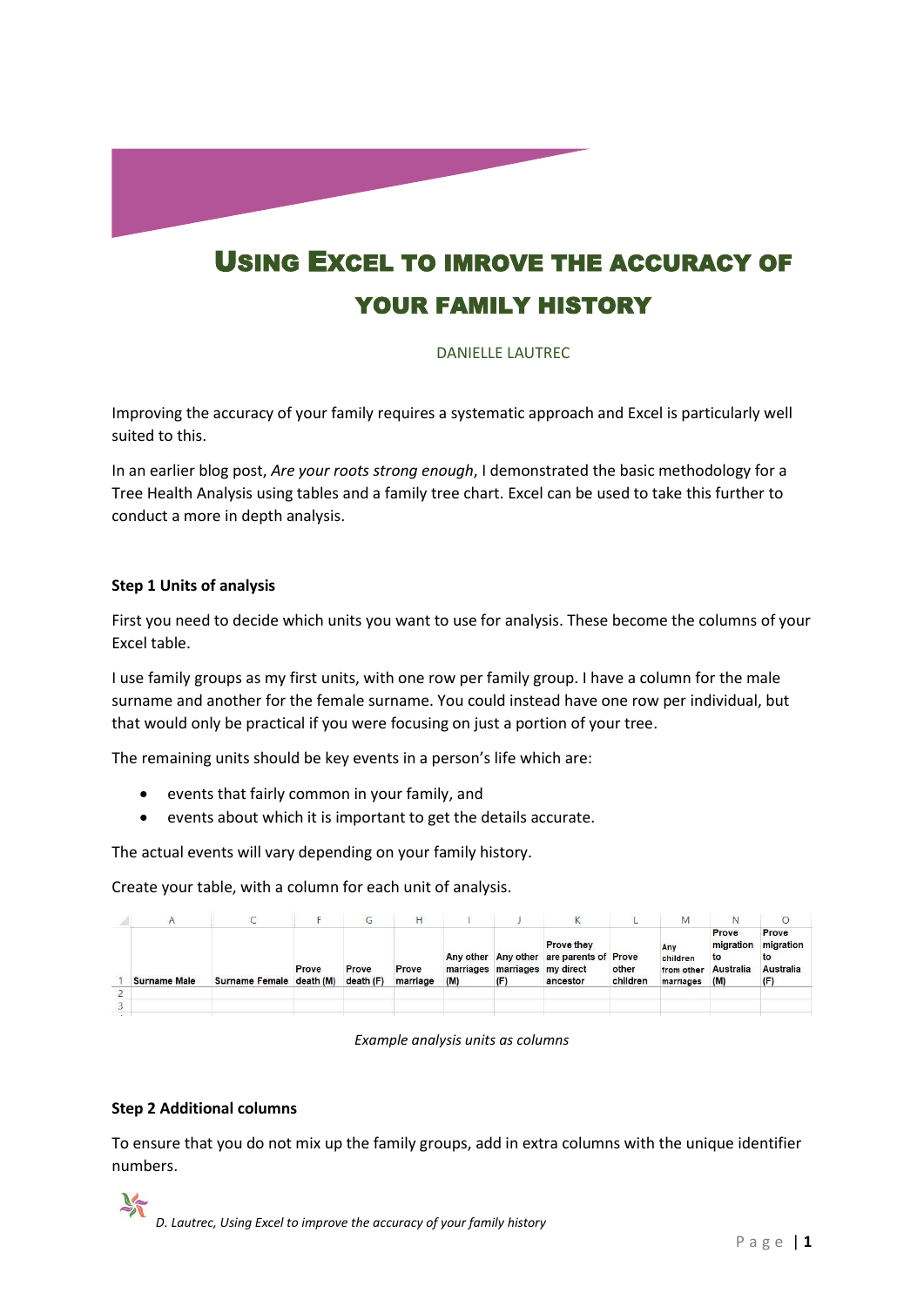To help analyse your tree systematically, you also need to add in a column for generations.

#### *Explanation*:

Each person in your family tree should have a unique identifier number to help your distinguish between people of the same name. If you use family history software, get the numbers from there.

Generations – You are 1, your parents 2, grandparents 3 and so on. The benefit of including this is demonstrated below.



*RIN= unique identifier numbers in Legacy Family Tree software, which is what I use.* 

*Gen = Generation*

# **Step 3 Add your family information**

Enter your family group names or individuals, their unique identifier numbers and their generations.

|                |                     | B   |                       | D          | E              |  |
|----------------|---------------------|-----|-----------------------|------------|----------------|--|
| 1              | <b>Surname Male</b> | RIN | <b>Surname Female</b> | <b>RIN</b> | Gen            |  |
| 2              | <b>Bassett</b>      |     | 346 Malchow           | 163        | 5              |  |
| 3              | <b>Bassett</b>      |     | 1203 Doolan           | 1204       | 6              |  |
| $\overline{4}$ | Bennett             |     | 1799 Unknown (Dinah)  | 1800       | $\overline{7}$ |  |
| 5              | <b>Brissett</b>     |     | 1764 Bennett          | 1798       | 6              |  |
| 6              | <b>Brissett</b>     |     | 2375 Haughton         | 2376       | 10             |  |
|                | <b>Brissett</b>     |     | 2361 Scarlett         | 2362       | 7              |  |
| 8              | <b>Brissett</b>     |     | 2363 Rankin           | 2626       | 8              |  |
|                |                     |     |                       |            |                |  |

*Adding family groups, all generations*

# **Step 4 Conduct your analysis**

Add filter buttons to the columns: Click in Cell A1, click on the Data Tab, then click on the Filter button. This adds a little drop-down arrow to each column.

You can use the drop-down arrows to filter the data using any column.

Filter to show only generation 2.